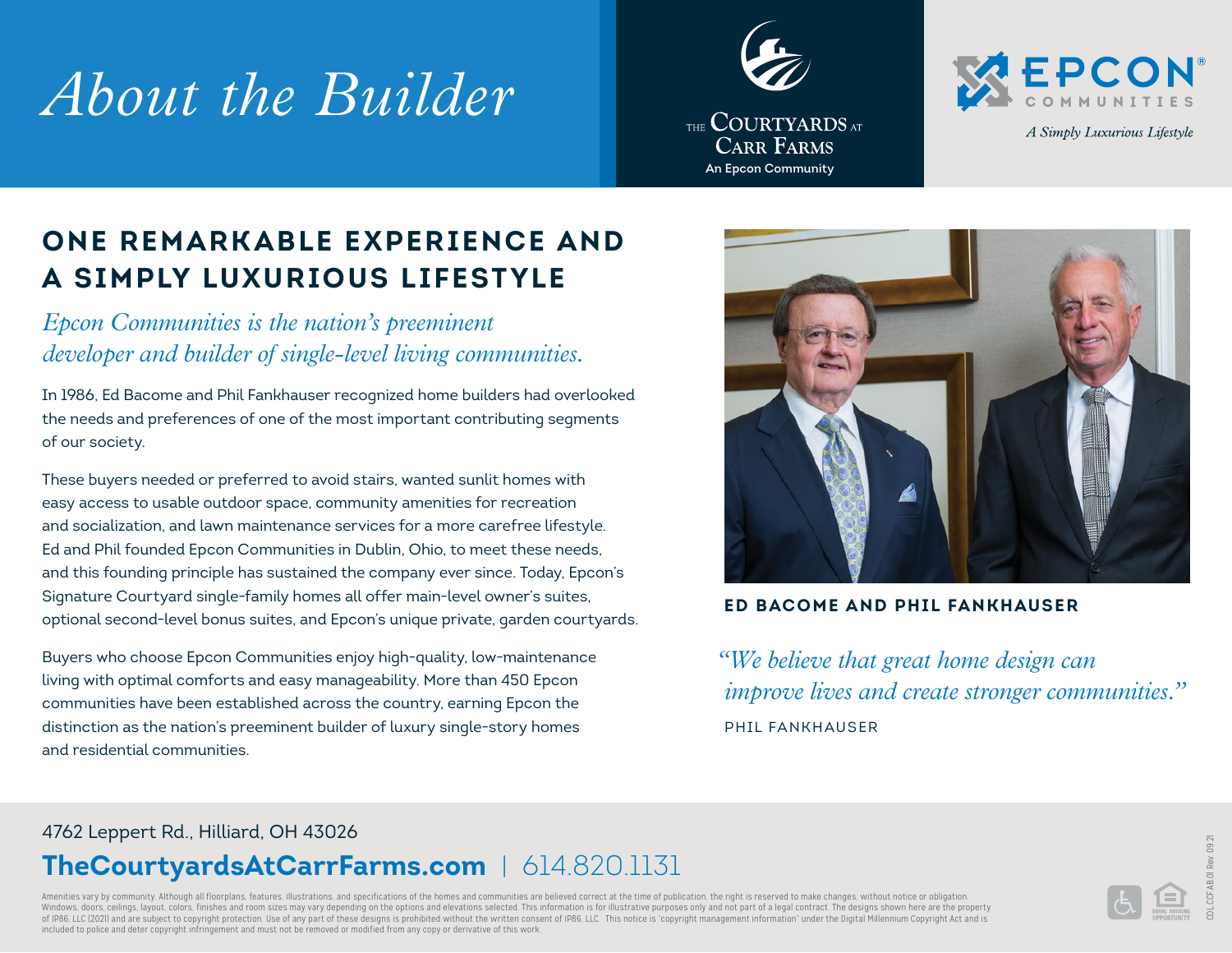# *Amenities*





A Simply Luxurious Lifestyle

### **THE PERFECT BALANCE OF COMFORT AND CONVENIENCE**

Epcon Communities started with the simple idea that smart floorplans, high-quality building materials and the right amenities, combined with a low-maintenance lifestyle, provide an ideal environment for homeowners. Epcon communities are designed to help you live well every day. With many Epcon communities offering amenities such as a clubhouse, fitness facility, pool, pond, walking trails, pickleball, and bocce ball, the homeowners can enjoy a resort-style living experience as well as a convenient place to gather for clubs or community events.

*We've designed The Courtyards at Carr Farms to be a private retreat, surrounded by today's modern conveniences.*



#### 4762 Leppert Rd., Hilliard, OH 43026

### **TheCourtyardsAtCarrFarms.com** | 614.820.1131

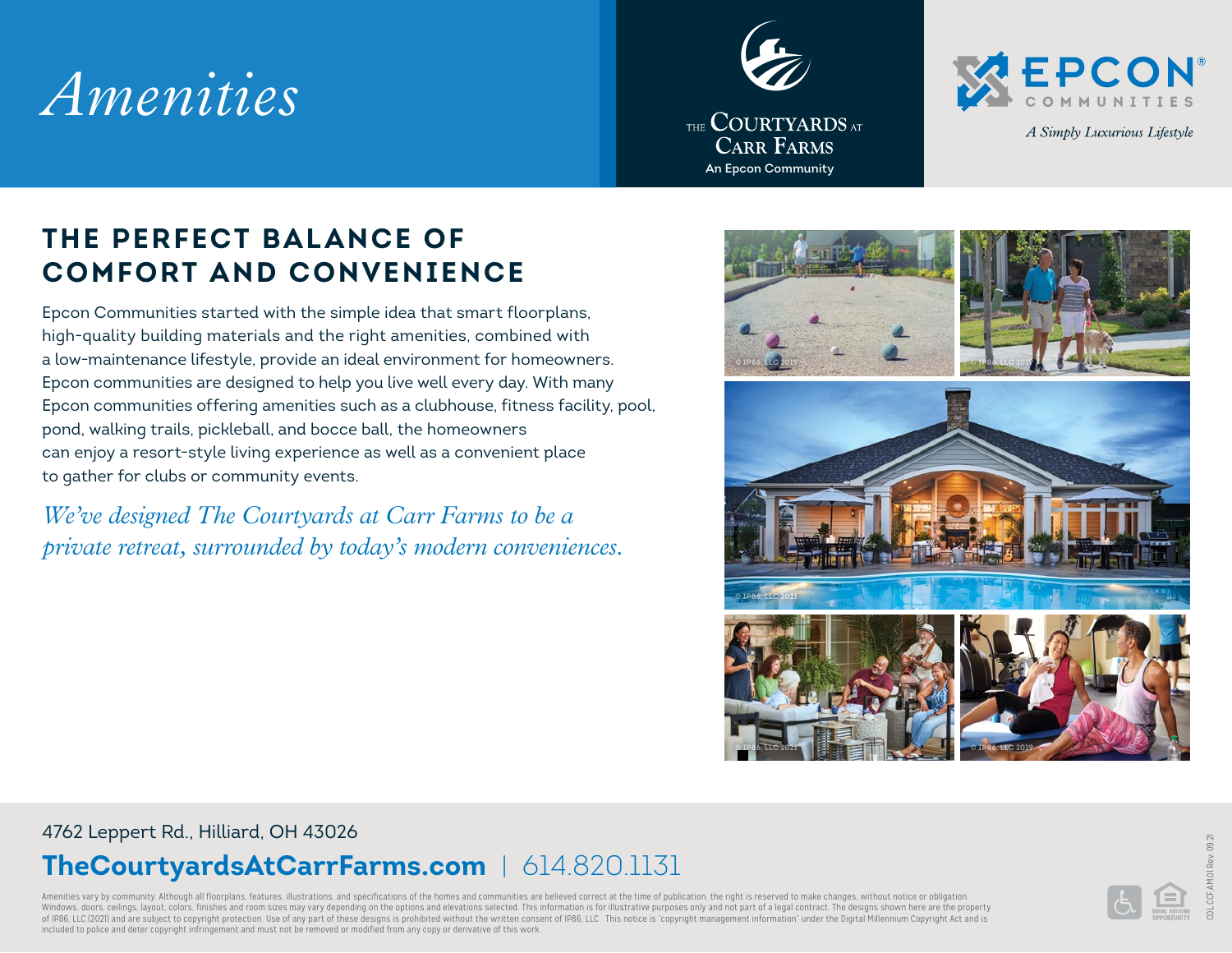





A Simply Luxurious Lifestyle



NOTE: This rendered community plan is an approximate representation of homes, streets, walks and other elements of the community. Variation may occur. Landscaping and trees are best depicted in the final, architectural lan

#### 4762 Leppert Rd., Hilliard, OH 43026 | 614.820.1131 | **TheCourtyardsAtCarrFarms.com**

The designs shown here are the property of IP86, LLC (2021) and are subject to copyright protection. Use of any part of these designs is prohibited without the written consent of IP86, LLC. This notice is "copyright manage and is included to police and deter copyright infringement and must not be removed or modified from any copy or derivative of this work. This information is for illustrative purposes only and not part of a legal contract. of the homes and communities are believed correct at the time of publication, the right is reserved to make changes, without notice or obligation. Windows, doors, ceilings, layout, colors, finishes and room sizes may vary is for illustrative purposes only and not part of a legal contract.

 $\blacksquare$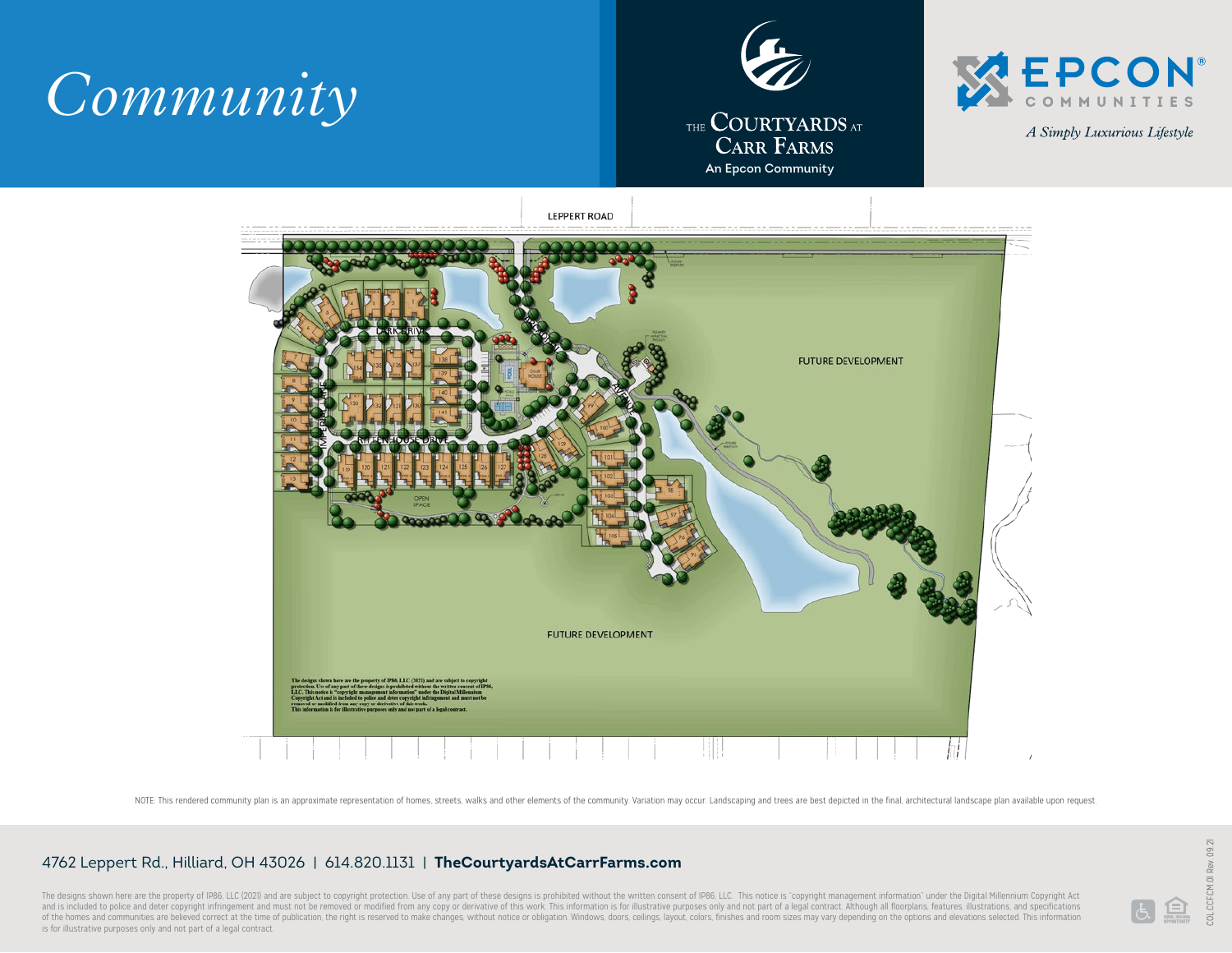# *Homeowners Association*

## THE **COURTYARDS** AT **CARR FARMS** An Epcon Community

**WE DO** 



### **LET SOMEONE ELSE DO THE WORK**

Homeowners Association Services Provided to Residents:

- *• Lawn mowing, fertilization and weed control*
- *• Landscape maintenance*
- *• Common area lighting*
- *• Snow removal from streets and other select areas*
- *• Common area and community amenities maintenance and repair*

See back for a more detailed list of services and amenities. Please see the purchase agreement and the community's organizational documents for a full explanation of terms and conditions, in the event of a conflict, the community's organzational documents shall control.













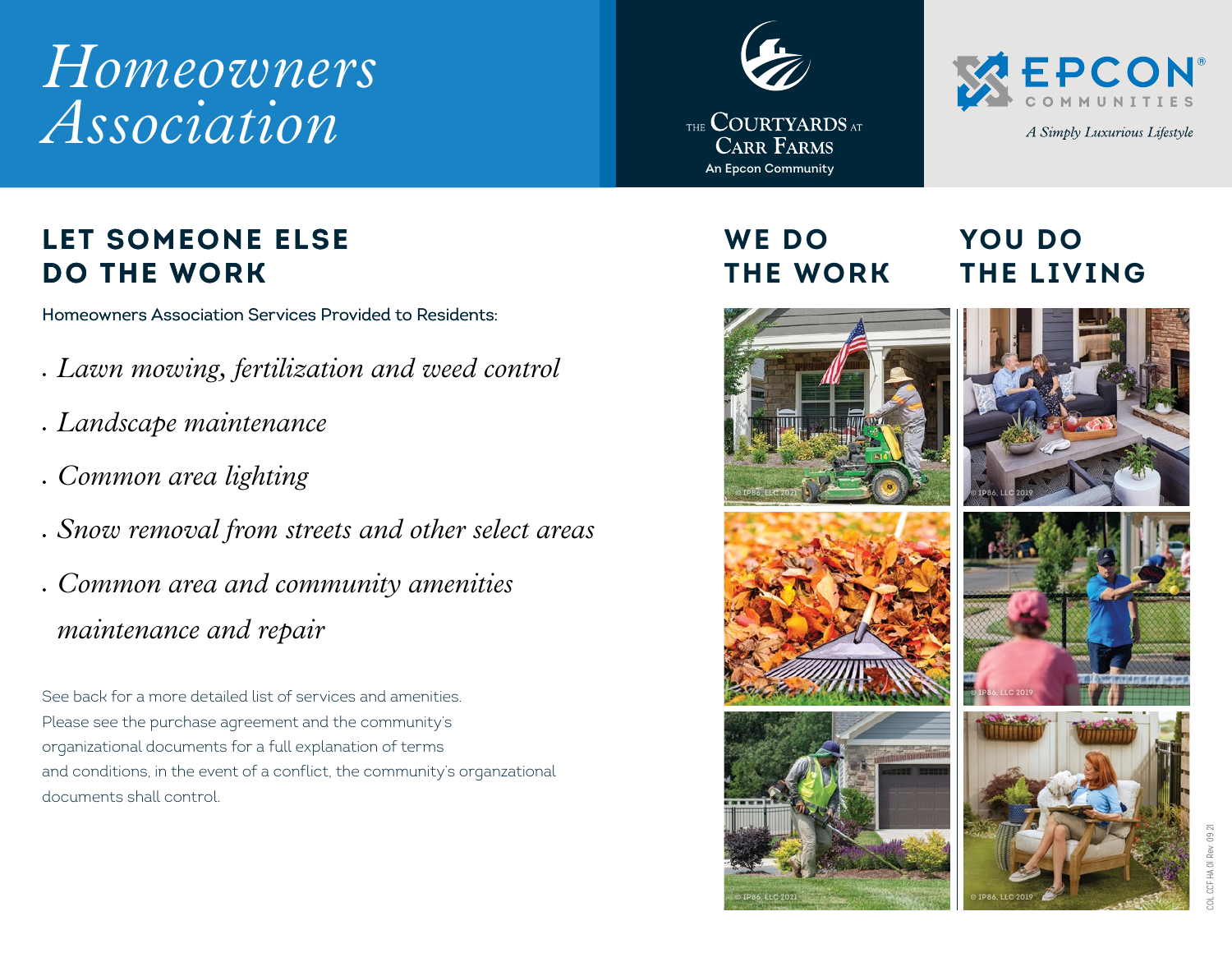# *Homeowners Association*





A Simply Luxurious Lifestyle

### **HOMEOWNERS ASSOCIATION SERVICES**

Association fees include the following:

| <b>SERVICE</b>                                                                                                                         | YOUR CURRENT MONTHLY COSTS | <b>COVERED BY THE HOA</b> |
|----------------------------------------------------------------------------------------------------------------------------------------|----------------------------|---------------------------|
| <b>Property Insurance for Common Element Area Improvements</b><br>Does not include dwelling unit improvements or personal possessions. |                            |                           |
| <b>Grass Mowing and Edging</b>                                                                                                         |                            |                           |
| <b>Lawn Fertilization and Weed Control</b>                                                                                             |                            |                           |
| <b>Flowers and Shrubs</b><br>Planting in select lawn and common element areas, does not include courtyard areas.                       |                            |                           |
| <b>Common Area Lighting</b>                                                                                                            |                            |                           |
| <b>Snow Removal</b><br>From streets and other select areas.                                                                            |                            |                           |
| <b>Professional Management Services</b>                                                                                                |                            |                           |
| <b>Pond Maintenance</b>                                                                                                                |                            |                           |
| <b>Street Maintenance and Repair</b>                                                                                                   |                            |                           |
| <b>TOTAL</b>                                                                                                                           | \$                         | \$                        |

#### 4762 Leppert Rd., Hilliard, OH 43026

#### **TheCourtyardsAtCarrFarms.com** | 614.820.1131

These and all other features and services provided by the condominium association are described in your purchase agreement and /or the community's organizational documents and are subject to change in accordance with such accurate, no representation or warranty is made or implied. The designs shown here are the property of IP86, LLC (2021) and are subject to copyright protection. Use of any part of these designs is prohibited without the wr "copyright management information" under the Digital Millennium Copyright Act and is included to police and deter copyright infringement and must not be removed or modified from any copy or derivative of this work.

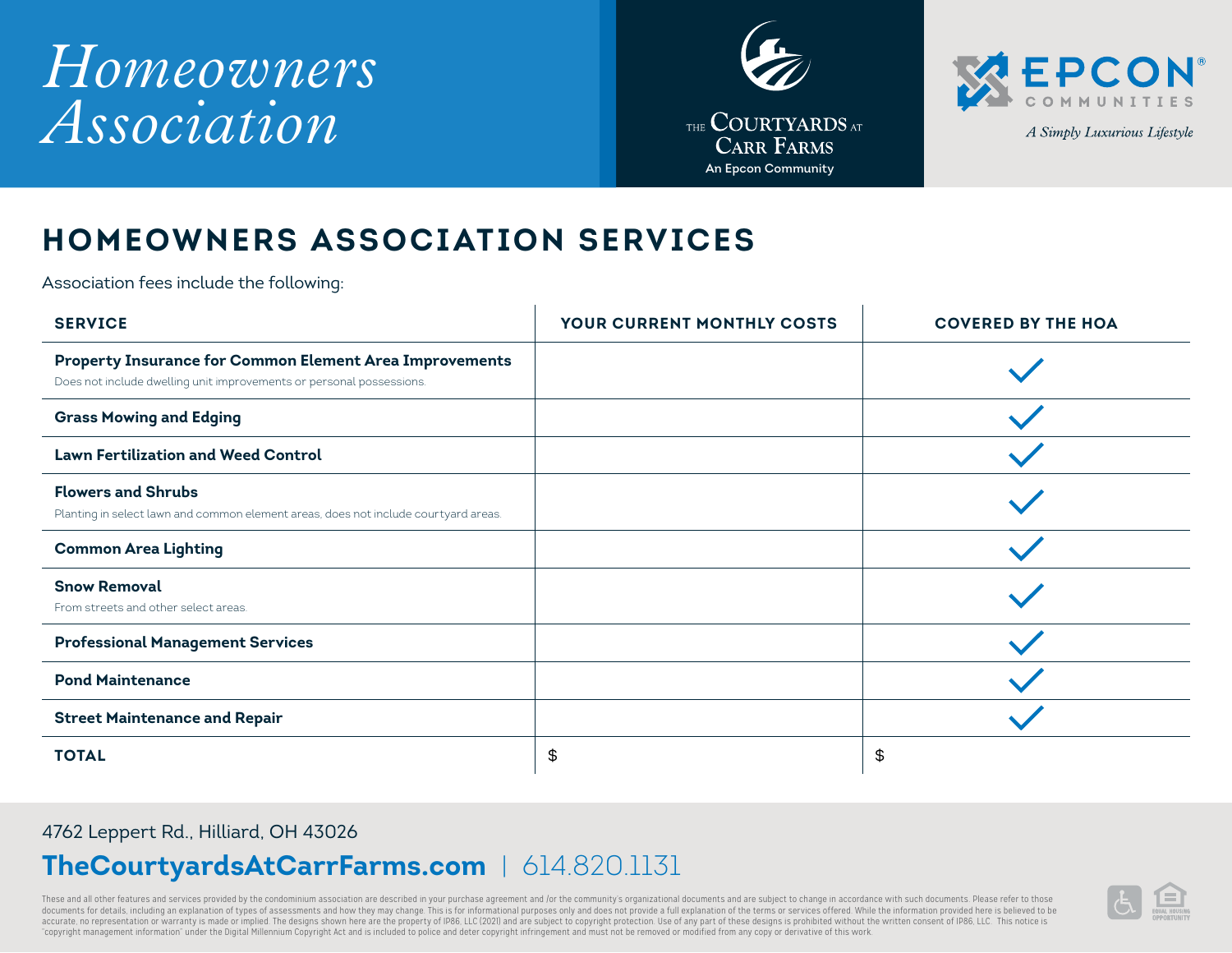# *Included Features*





A Simply Luxurious Lifestyle

#### **EXTERIOR FEATURES**

- *•* Cultured Stone in custom finish
- *•* ZIP System® Sheathing, tape and weather barrier
- *•* CertainTeed 30 year dimensional shingles
- *•* Fiberglass front door and garage service door
- *•* Jeld-Wen Single hung vinyl windows, Low E glass
- *•* 5" pre-finished, seamless gutters
- *•* 12" Gable Overhangs
- *•* Aluminum Soffit & Fascia
- *•* Exterior Hose Bib and Weather Protected Electrical Outlets (2)
- *•* 2 Car wide private concrete driveway
- *•* Black Aluminum Fencing on front porch (per elevation)
- *•* Coach Lights at all Exterior Doors
- *•* Recessed Lighting on Front Porch per plan on specific model types
- *•* Front porches with cedarmill ceilings and decorative trim (per plan)
- *•* 16" on center wall studs
- *•* LP's Smartside Siding and Trim

#### **GARAGE FEATURES**

- *•* Drywall and painted garage interior
- *•* Hose bib inside garage
- *•* Wayne Dalton, #9100 Series, steel insulated, Sonoma style, pre-finished garage door
- *•* 1 electrical outlet each wall
- *•* Genie garage door opener and keypad included

#### **HVAC**

- *•* 93% gas furnace with digital programmable thermostat
- *•* HVAC equipment located on the first floor for convenience and improved efficiency
- *•* 13 SEER air conditioner

#### **IMPRESSIVE EXTERIORS**

- *•* 9' ceiling heights with textured finish, 8' ceiling heights in 2nd floor bonus suites
- *•* 10' tray ceilings in the kitchen, dining room, living room & owner's suite (varies with bonus suite addition)
- *•* Sherwin Williams paint package with flat finish walls & semi gloss finish on trim
- *•* Recessed lighting in the kitchen
- *•* Decorative wall niche with recessed light (per plan)
- *•* Raised panel, smooth finish interior doors
- *•* Schlage, Dexter Lasalle lever door hardware in Brushed Nickel
- *•* Front door peephole
- *•* Ventilated vinyl coated white shelving in closets, linen and pantry
- *•* Laundry tub rough-in located in laundry room
- *•* Overhead light and fan prewire in all bedrooms, living room and den
- *•* R-15 insulation in the walls
- *•* R-49 insulation in the ceiling (ranch homes)
- *•* R-49, R-38, R-30 insulation in the ceiling (bonus suite home)
- *•* Programmable thermostats
- *•* 100% LED light bulbs
- *•* Phone line in owner's suite
- *•* Cable lines in owner's suite, guest bedroom and living room

#### **LANDCAPE PACKAGE**

- *•* Professionally designed landscape package with sodded lawn
- *•* Private courtyard with concrete patio, and mulched planting beds all enclosed by fencing at the front and rear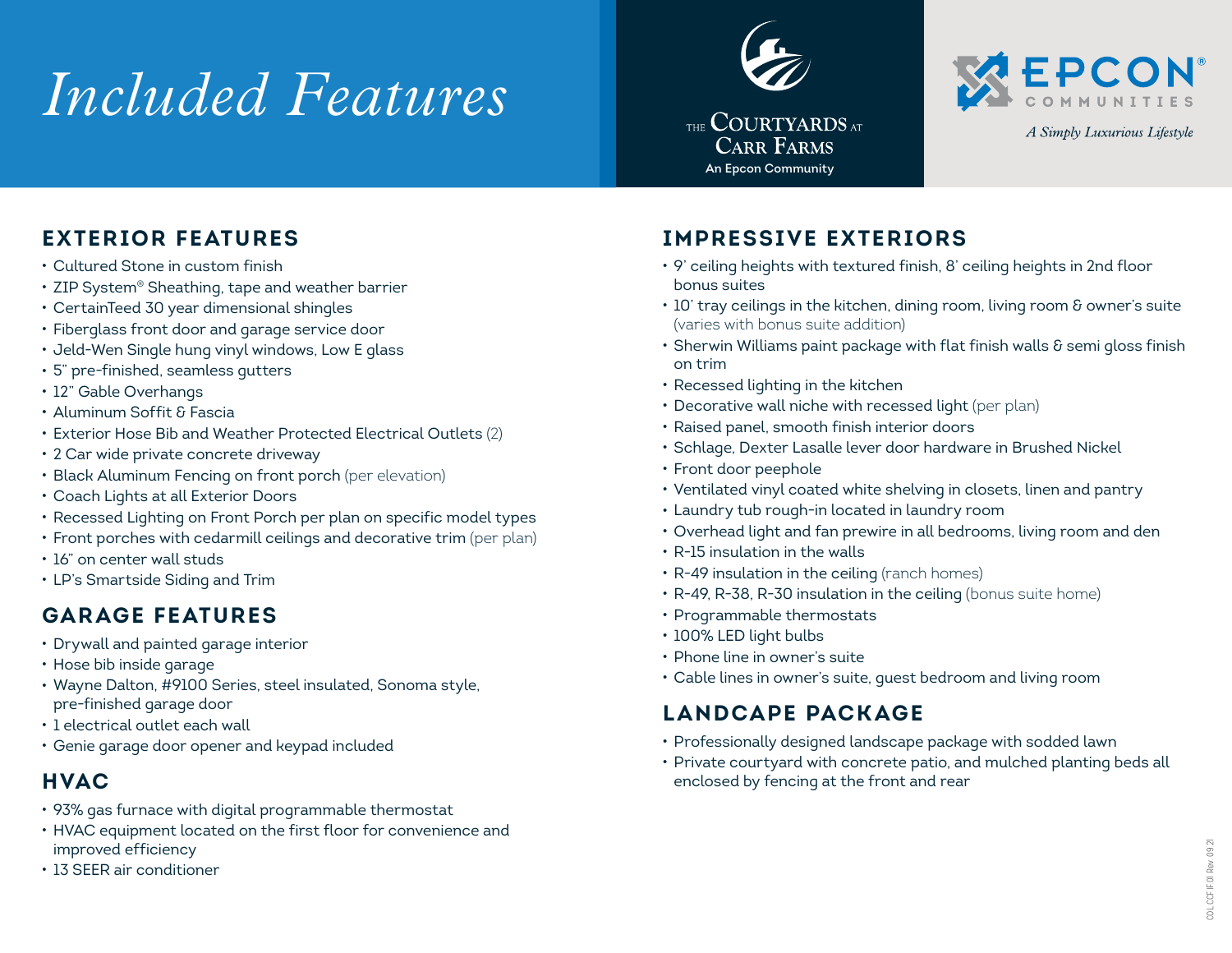# *Included Features*





A Simply Luxurious Lifestyle

#### **KITCHEN FEATURES**

- *•* Woodstar square panel cabinetry in various finishes
- *•* Stainless Steel double-bowl kitchen sink
- *•* Garbage Disposal
- *•* Single handle pull-out faucet with built in sprayer in arctic stainless by Delta
- *•* Oversized kitchen island with large overhang for seating
- *•* GE Appliances

#### **FLOORING FEATURES**

- *•* Daltile or Emser ceramic in the entry foyer
- *•* Shaw carpeting

#### **BATHROOM FEATURES**

- *•* Woodstar square panel cabinetry in various finishes
- *•* Raised height vanities
- *•* Delta plumbing fixtures in Stainless
- *•* Cultured marble countertops with integrated sinks
- *•* Double sink vanity in owner's bath
- *•* Delta bathroom accessories in Stainless
- *•* 50 gallon electric water heater

#### **PEACE OF MIND**

- *•* Pre-construction & pre-settlement meeting with your project manager
- *•* Quality Mark Inspection done on all homes prior to settlement
- *•* GFI protected receptacles per building code
- *•* Smoke & carbon monoxide detectors per code
- *•* Comprehensive Air Infiltration Package sealing up the entire exterior walls of the home

#### **SMART HOME FEATURES**

- *•* USB outlets in kitchen island and owner's suite (one in each location)
- *•* Smart switch for garage and front door coach lights allowing control via phone app
- *•* Smart programmable thermostat controllable via phone app
- *•* Smart HUB Platform by Guardian Technology to allow for technology integration on phone app. Ability to meet with Guardian Technology and Protection to add other features and security system\*

Prices, specifications, included features and available options are subject to change at any time without notice

See Sales Consultant for current information. Features may vary based on plan, elevation and options selected.

\* Only receive Smart HUB Platform if buyer meets with Guardian (No obligation to purchase).

#### 4762 Leppert Rd., Hilliard, OH 43026

## **TheCourtyardsAtCarrFarms.com** | 614.820.1131